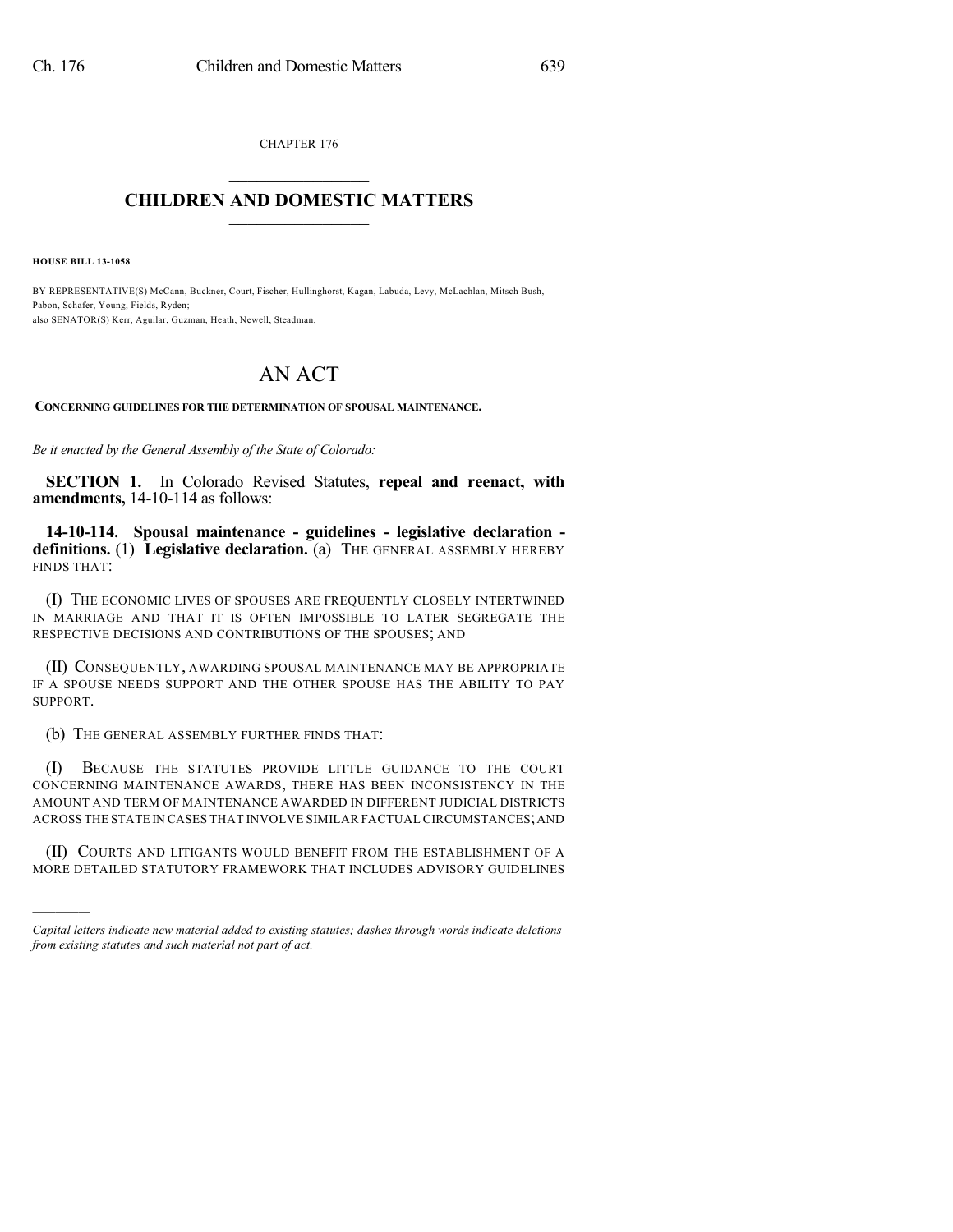TO BE CONSIDERED AS A STARTING POINT FOR THE DETERMINATION OF FAIR AND EQUITABLE MAINTENANCE AWARDS.

(c) THEREFORE, THE GENERAL ASSEMBLY DECLARES THAT IT IS APPROPRIATE TO CREATE A STATUTORY FRAMEWORK FOR THE DETERMINATION OF MAINTENANCE AWARDS, INCLUDING ADVISORY GUIDELINES FOR THE AMOUNT AND TERM OF MAINTENANCE IN CERTAIN CASES, THAT WILL ASSIST THE COURT AND THE PARTIES IN CRAFTING MAINTENANCE AWARDS THAT ARE FAIR, EQUITABLE, AND MORE CONSISTENT ACROSS JUDICIAL DISTRICTS.

(2) AT THE TIME OF PERMANENT ORDERS IN DISSOLUTION OF MARRIAGE, LEGAL SEPARATION, OR DECLARATION OF INVALIDITY PROCEEDINGS, AND UPON THE REQUEST OF EITHER PARTY, THE COURT MAY ORDER THE PAYMENT OF MAINTENANCE FROM ONE SPOUSE TO THE OTHER PURSUANT TO THE PROVISIONS OF THIS SECTION. AN AWARD OF MAINTENANCE SHALL BE IN AN AMOUNT AND FOR A TERM THAT IS FAIR AND EQUITABLE TO BOTH PARTIES AND SHALL BE MADE WITHOUT REGARD TO MARITAL MISCONDUCT.

(3) (a) (I) **Determination of maintenance.** WHEN A PARTY HAS REQUESTED MAINTENANCE IN A DISSOLUTION OF MARRIAGE, LEGAL SEPARATION, OR DECLARATION OF INVALIDITY PROCEEDING, PRIOR TO GRANTING OR DENYING AN AWARD OF MAINTENANCE, THE COURT SHALL MAKE INITIAL WRITTEN OR ORAL FINDINGS CONCERNING:

(A) THE AMOUNT OF EACH PARTY'S GROSS INCOME;

(B) THE MARITAL PROPERTY APPORTIONED TO EACH PARTY;

(C) THE FINANCIAL RESOURCES OF EACH PARTY, INCLUDING BUT NOT LIMITED TO THE ACTUAL OR POTENTIAL INCOME FROM SEPARATE OR MARITAL PROPERTY; AND

(D) REASONABLE FINANCIAL NEED AS ESTABLISHED DURING THE MARRIAGE.

(II) AFTER MAKING THE INITIAL FINDINGS DESCRIBED IN SUBPARAGRAPH (I) OF THIS PARAGRAPH (a), THE COURT SHALL DETERMINE THE AMOUNT AND TERM OF THE MAINTENANCE AWARD, IF ANY, THAT IS FAIR AND EQUITABLE TO BOTH PARTIES AFTER CONSIDERING:

(A) THE GUIDELINE AMOUNT AND TERM OF MAINTENANCE SET FORTH IN PARAGRAPH  $(b)$  OF THIS SUBSECTION  $(3)$ , IF APPLICABLE, BASED UPON THE DURATION OF THE MARRIAGE AND THE COMBINED GROSS INCOMES OF THE PARTIES;

(B) THE FACTORS RELATING TO THE AMOUNT AND TERM OF MAINTENANCE SET FORTH IN PARAGRAPH  $(c)$  OF THIS SUBSECTION  $(3)$ ; AND

(C) WHETHER THE PARTY SEEKING MAINTENANCE HAS MET THE REQUIREMENT FOR A MAINTENANCE AWARD PURSUANT TO PARAGRAPH  $(d)$  OF THIS SUBSECTION  $(3)$ .

(b) **Guideline amount and term of maintenance - combined grossincome of up to two hundred forty thousand dollars and duration of marriage of atleast three years.**IF THE DURATION OF THE PARTIES'MARRIAGE IS AT LEAST THREE YEARS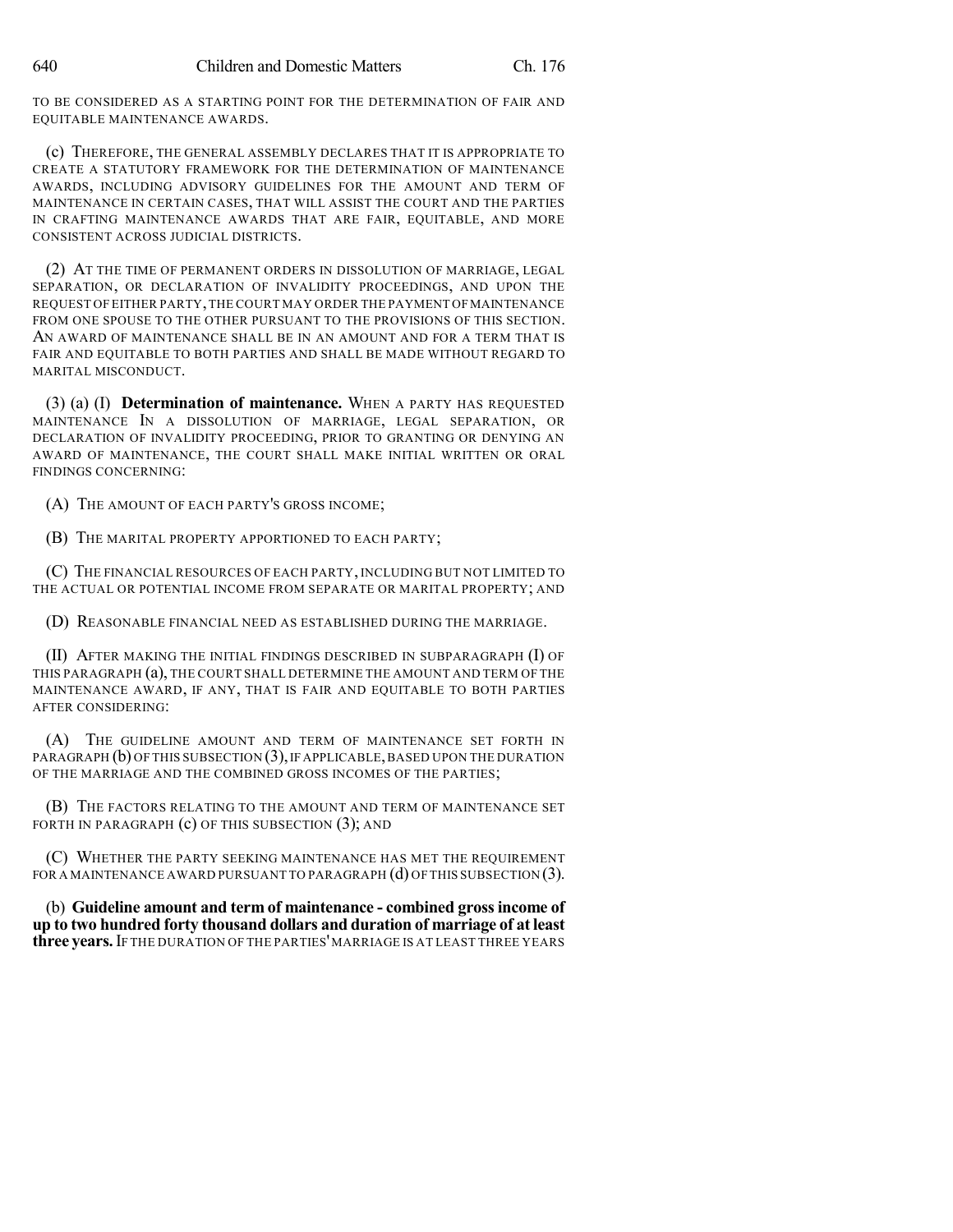AND THE PARTIES'COMBINED, ANNUAL ADJUSTED GROSS INCOME DOES NOT EXCEED THE GREATER OF TWO HUNDRED FORTY THOUSAND DOLLARS OR THE UPPERMOST LIMITS OF THE SCHEDULE OF BASIC CHILD SUPPORT OBLIGATIONS SET FORTH IN SECTION 14-10-115, THE COURT SHALL MAKE ADDITIONAL ORAL OR WRITTEN FINDINGS CONCERNING THE DURATION OF THE MARRIAGE IN WHOLE MONTHS AND THE GUIDELINE AMOUNT AND TERM OF MAINTENANCE, CALCULATED AS FOLLOWS:

(I) **Guidelinemaintenance amount.**THE AMOUNT OFMAINTENANCE UNDER THE GUIDELINES IS EQUAL TO FORTY PERCENT OF THE HIGHER INCOME PARTY'S MONTHLY ADJUSTED GROSS INCOME LESS FIFTY PERCENT OF THE LOWER INCOME PARTY'S MONTHLY ADJUSTED GROSS INCOME; EXCEPT THAT, WHEN ADDED TO THE GROSS INCOME OF THE RECIPIENT, SHALL NOT RESULT IN THE RECIPIENT RECEIVING IN EXCESS OF FORTY PERCENT OF THE PARTIES' COMBINED MONTHLY ADJUSTED GROSS INCOME.

(II) (A) THE TERM OF MAINTENANCE UNDER THE GUIDELINES, CALCULATED IN WHOLE MONTHS, FOR MARRIAGES OF AT LEAST THREE YEARS BUT NOT MORE THAN TWENTY YEARS, IS SET FORTH IN THE TABLE CONTAINED IN SUB-SUBPARAGRAPH (B) OF THIS SUBPARAGRAPH (II). WHEN THE DURATION OF THE PARTIES' MARRIAGE EXCEEDS TWENTY YEARS, THE COURT MAY AWARD MAINTENANCE FOR A SPECIFIED TERM OF YEARS OR FOR AN INDEFINITE TERM, BUT THE COURT SHALL NOT SPECIFY A MAINTENANCE TERM THAT IS LESS THAN THE MAINTENANCE TERM UNDER THE GUIDELINES FOR A TWENTY-YEAR MARRIAGE WITHOUT MAKING SPECIFIC FINDINGS THAT SUPPORT A REDUCED TERM OF MAINTENANCE.

## (B) **Table of guideline maintenance term (in whole months)**

| <b>MONTHS OF</b><br><b>MARRIAGE</b> | <b>PERCENTAGE</b> | <b>GUIDELINE TERM</b><br>OF MAINTENANCE |
|-------------------------------------|-------------------|-----------------------------------------|
| 36                                  | 31.00%            | 11                                      |
| 37                                  | 31.17%            | 12                                      |
| 38                                  | 31.33%            | 12                                      |
| 39                                  | 31.50%            | 12                                      |
| 40                                  | 31.67%            | 13                                      |
| 41                                  | 31.83%            | 13                                      |
| 42                                  | 32.00%            | 13                                      |
| 43                                  | 32.17%            | 14                                      |
| 44                                  | 32.33%            | 14                                      |
| 45                                  | 32.50%            | 15                                      |
| 46                                  | 32.67%            | 15                                      |
| 47                                  | 32.83%            | 15                                      |
| 48                                  | 33.00%            | 16                                      |
| 49                                  | 33.17%            | 16                                      |
| 50                                  | 33.33%            | 17                                      |
| 51                                  | 33.50%            | 17                                      |
| 52                                  | 33.67%            | 18                                      |
| 53                                  | 33.83%            | 18                                      |
| 54                                  | 34.00%            | 18                                      |
| 55                                  | 34.17%            | 19                                      |
| 56                                  | 34.33%            | 19                                      |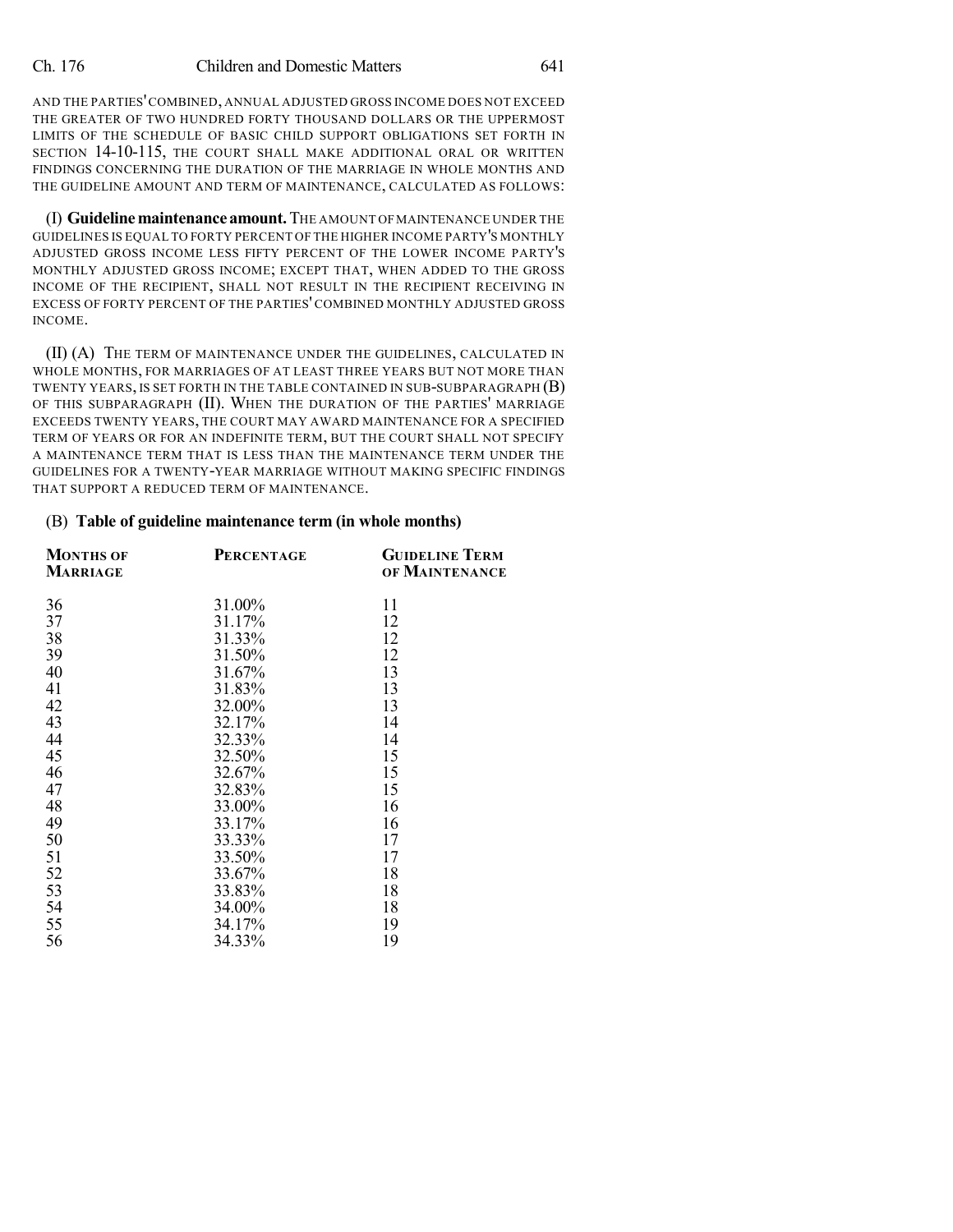| 642 |        | <b>Children and Domestic Matters</b> |  |
|-----|--------|--------------------------------------|--|
| 57  | 34.50% | 20                                   |  |
| 58  | 34.67% | 20                                   |  |
| 59  | 34.83% | 21                                   |  |
| 60  | 35.00% | 21                                   |  |
| 61  | 35.17% | 21                                   |  |
| 62  | 35.33% | 22                                   |  |
| 63  | 35.50% | 22                                   |  |
| 64  | 35.67% | 23                                   |  |
| 65  | 35.83% | 23                                   |  |
| 66  | 36.00% | 24                                   |  |
| 67  | 36.17% | 24                                   |  |
| 68  | 36.33% | 25                                   |  |
| 69  | 36.50% | 25                                   |  |
| 70  | 36.67% | 26                                   |  |
| 71  | 36.83% | 26                                   |  |
| 72  | 37.00% | 27                                   |  |
| 73  | 37.17% | 27                                   |  |
| 74  | 37.33% | 28                                   |  |
| 75  | 37.50% | 28                                   |  |
| 76  | 37.67% | 29                                   |  |
| 77  | 37.83% | 29                                   |  |
| 78  | 38.00% | 30                                   |  |
| 79  | 38.17% | 30                                   |  |
| 80  | 38.33% | 31                                   |  |
| 81  | 38.50% | 31                                   |  |
| 82  | 38.67% | 32                                   |  |
| 83  | 38.83% | 32                                   |  |
| 84  | 39.00% | 33                                   |  |
| 85  | 39.17% | 33                                   |  |
| 86  | 39.33% | 34                                   |  |
| 87  | 39.50% | 34                                   |  |
| 88  | 39.67% | 35                                   |  |
| 89  | 39.83% | 35                                   |  |
| 90  | 40.00% | 36                                   |  |
| 91  | 40.17% | 37                                   |  |
| 92  | 40.33% | 37                                   |  |
| 93  | 40.50% | 38                                   |  |
| 94  | 40.67% | 38                                   |  |
| 95  | 40.83% | 39                                   |  |
| 96  | 41.00% | 39                                   |  |
| 97  | 41.17% | 40                                   |  |
| 98  | 41.33% | 41                                   |  |
| 99  | 41.50% | 41                                   |  |
| 100 | 41.67% | 42                                   |  |
| 101 | 41.83% | 42                                   |  |
| 102 | 42.00% | 43                                   |  |
| 103 | 42.17% | 43                                   |  |
| 104 | 42.33% | 44                                   |  |
| 105 | 42.50% | 45                                   |  |
| 106 | 42.67% | 45                                   |  |
| 107 | 42.83% | 46                                   |  |
|     |        |                                      |  |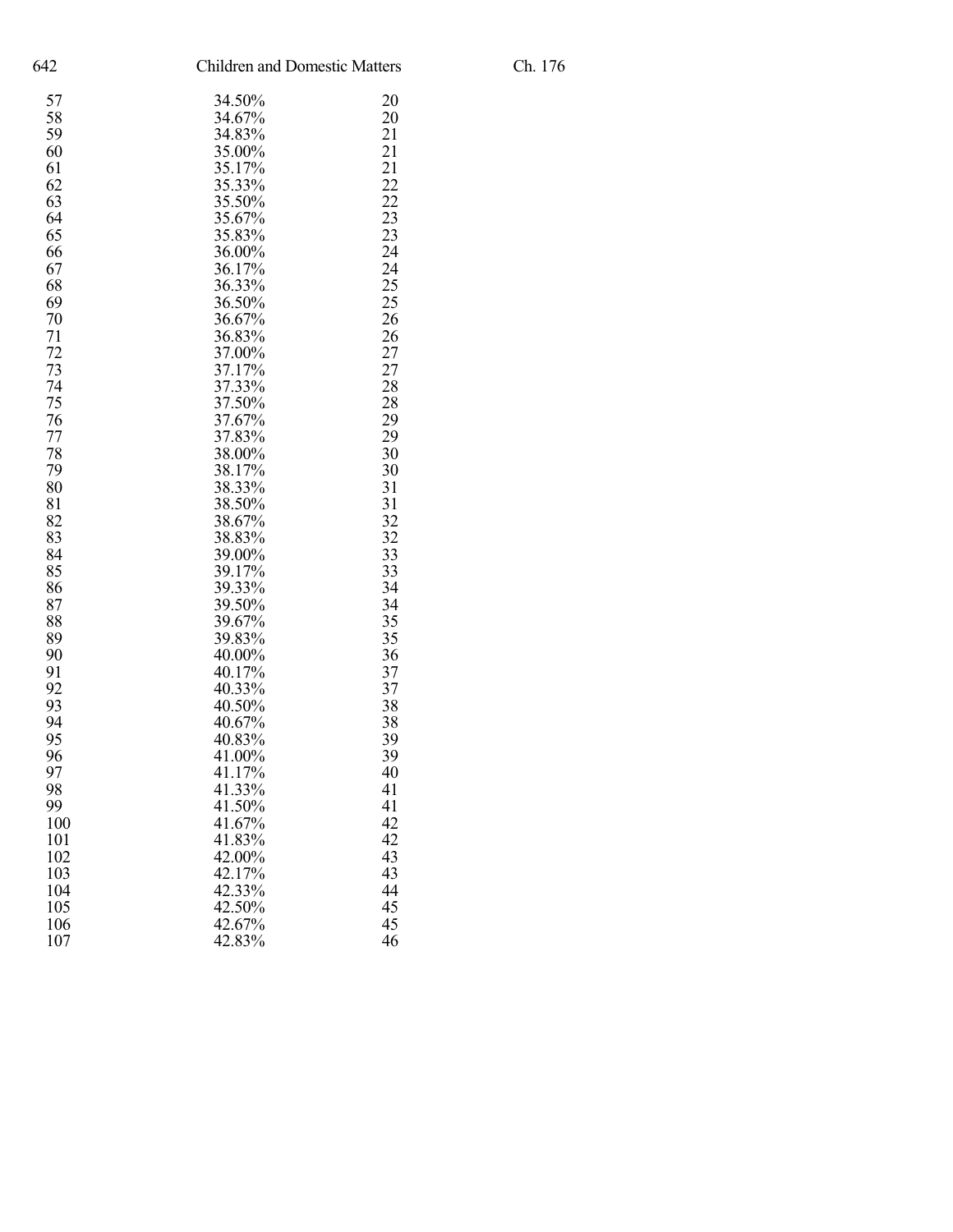| Ch. 176 | <b>Children and Domestic Matters</b> |    |
|---------|--------------------------------------|----|
| 108     | 43.00%                               | 46 |
| 109     | 43.17%                               | 47 |
| 110     | 43.33%                               | 48 |
| 111     | 43.50%                               | 48 |
| 112     | 43.67%                               | 49 |
| 113     | 43.83%                               | 50 |
| 114     | 44.00%                               | 50 |
| 115     | 44.17%                               | 51 |
| 116     | 44.33%                               | 51 |
| 117     | 44.50%                               | 52 |
| 118     | 44.67%                               | 53 |
| 119     | 44.83%                               | 53 |
| 120     | 45.00%                               | 54 |
| 121     | 45.17%                               | 55 |
| 122     | 45.33%                               | 55 |
| 123     | 45.50%                               | 56 |
| 124     | 45.67%                               | 57 |
| 125     | 45.83%                               | 57 |
| 126     | 46.00%                               | 58 |
| 127     | 46.17%                               | 59 |
| 128     | 46.33%                               | 59 |
| 129     | 46.50%                               | 60 |
| 130     | 46.67%                               | 61 |
| 131     | 46.83%                               | 61 |
| 132     | 47.00%                               | 62 |
| 133     | 47.17%                               | 63 |
| 134     | 47.33%                               | 63 |
| 135     | 47.50%                               | 64 |
| 136     | 47.67%                               | 65 |
| 137     | 47.83%                               | 66 |
| 138     | 48.00%                               | 66 |
| 139     | 48.17%                               | 67 |
| 140     | 48.33%                               | 68 |
| 141     | 48.50%                               | 68 |
| 142     | 48.67%                               | 69 |
| 143     | 48.83%                               | 70 |
| 144     | 49.00%                               | 71 |
| 145     | 49.17%                               | 71 |
| 146     | 49.33%                               | 72 |
| 147     | 49.50%                               | 73 |
| 148     | 49.67%                               | 74 |
| 149     | 49.83%                               | 74 |
| 150     | 50.00%                               | 75 |
| 151     | 50.00%                               | 76 |
| 152     | 50.00%                               | 76 |
| 153     | 50.00%                               | 77 |
| 154     | 50.00%                               | 77 |
| 155     | 50.00%                               | 78 |
| 156     | 50.00%                               | 78 |
| 157     | 50.00%                               | 79 |
| 158     | 50.00%                               | 79 |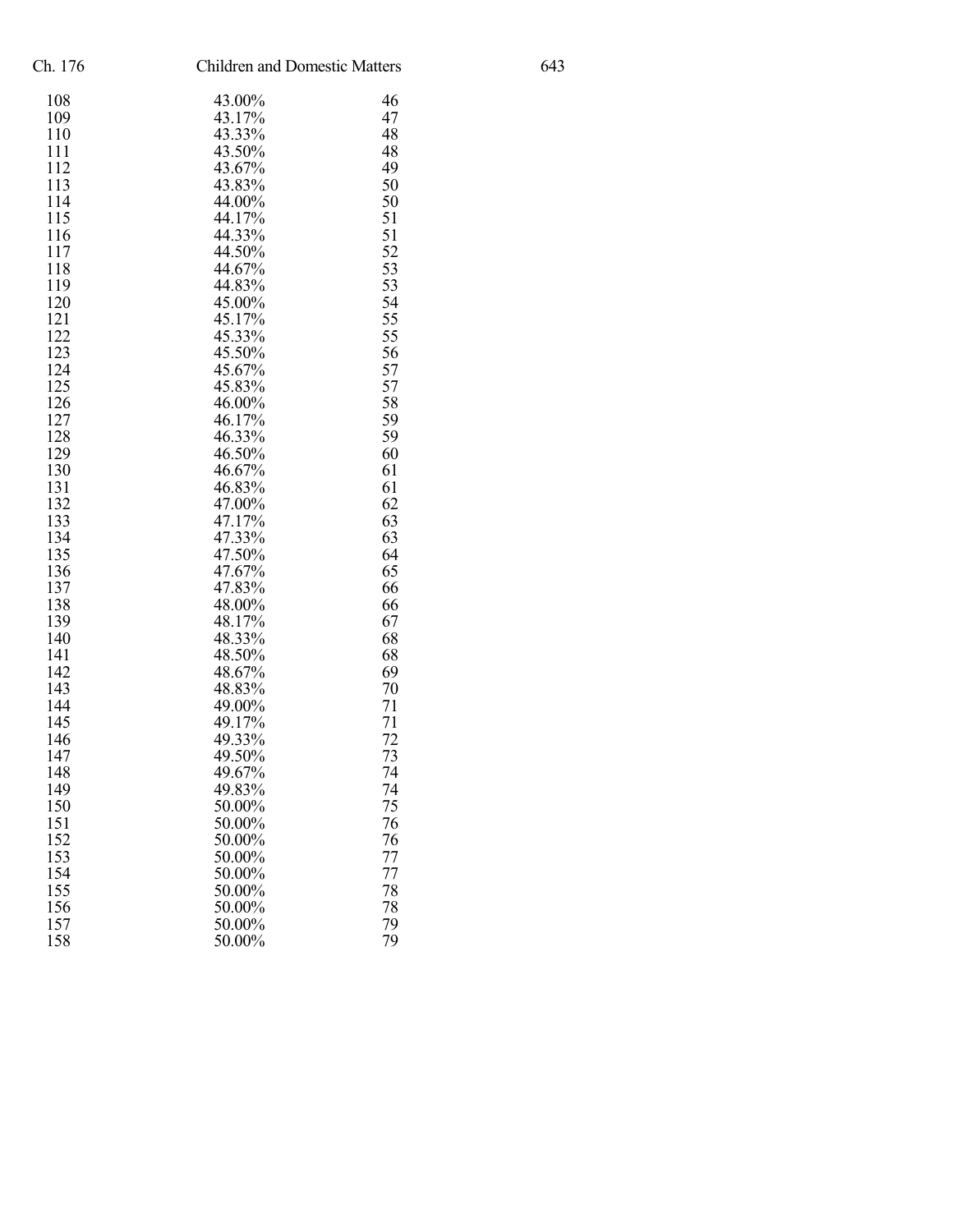| 644<br><b>Children and Domestic Matters</b> |        |     |
|---------------------------------------------|--------|-----|
| 159                                         | 50.00% | 80  |
| 160                                         | 50.00% | 80  |
| 161                                         | 50.00% | 81  |
| 162                                         | 50.00% | 81  |
| 163                                         | 50.00% | 82  |
| 164                                         | 50.00% | 82  |
| 165                                         | 50.00% | 83  |
| 166                                         | 50.00% | 83  |
| 167                                         | 50.00% | 84  |
| 168                                         | 50.00% | 84  |
| 169                                         | 50.00% | 85  |
| 170                                         | 50.00% | 85  |
| 171                                         | 50.00% | 86  |
| 172                                         | 50.00% | 86  |
| 173                                         | 50.00% | 87  |
| 174                                         | 50.00% | 87  |
| 175                                         | 50.00% | 88  |
| 176                                         | 50.00% | 88  |
|                                             |        |     |
| 177                                         | 50.00% | 89  |
| 178                                         | 50.00% | 89  |
| 179                                         | 50.00% | 90  |
| 180                                         | 50.00% | 90  |
| 181                                         | 50.00% | 91  |
| 182                                         | 50.00% | 91  |
| 183                                         | 50.00% | 92  |
| 184                                         | 50.00% | 92  |
| 185                                         | 50.00% | 93  |
| 186                                         | 50.00% | 93  |
| 187                                         | 50.00% | 94  |
| 188                                         | 50.00% | 94  |
| 189                                         | 50.00% | 95  |
| 190                                         | 50.00% | 95  |
| 191                                         | 50.00% | 96  |
| 192                                         | 50.00% | 96  |
| 193                                         | 50.00% | 97  |
| 194                                         | 50.00% | 97  |
| 195                                         | 50.00% | 98  |
| 196                                         | 50.00% | 98  |
| 197                                         | 50.00% | 99  |
| 198                                         | 50.00% | 99  |
| 199                                         | 50.00% | 100 |
| 200                                         | 50.00% | 100 |
| 201                                         | 50.00% | 101 |
| 202                                         | 50.00% | 101 |
| 203                                         | 50.00% | 102 |
| 204                                         | 50.00% | 102 |
| 205                                         | 50.00% | 103 |
| 206                                         | 50.00% | 103 |
| 207                                         | 50.00% | 104 |
| 208                                         | 50.00% | 104 |
| 209                                         | 50.00% | 105 |
|                                             |        |     |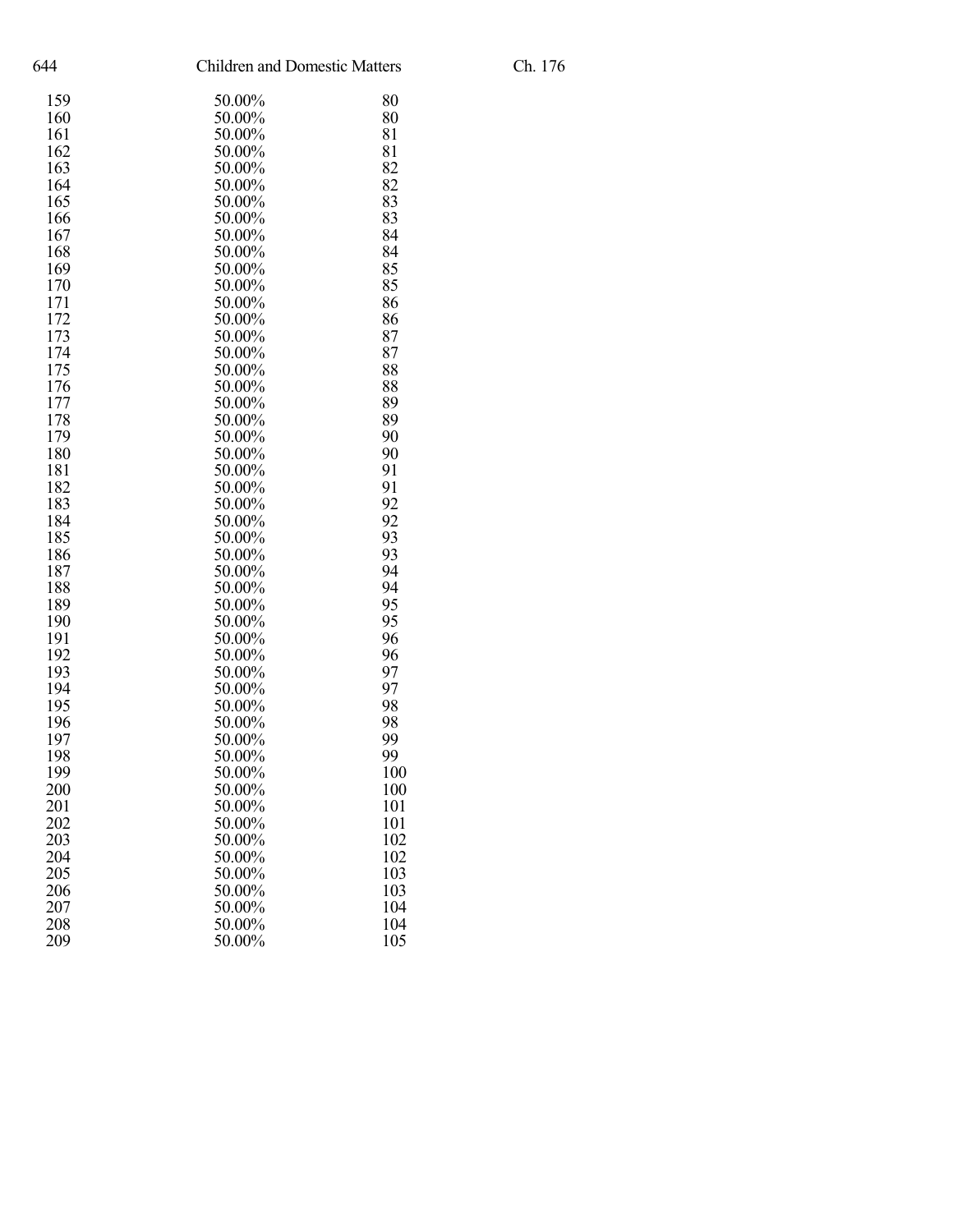| Ch. 176 | <b>Children and Domestic Matters</b> |     | 645 |
|---------|--------------------------------------|-----|-----|
| 210     | 50.00%                               | 105 |     |
| 211     | 50.00%                               | 106 |     |
| 212     | 50.00%                               | 106 |     |
| 213     | 50.00%                               | 107 |     |
| 214     | 50.00%                               | 107 |     |
| 215     | 50.00%                               | 108 |     |
| 216     | 50.00%                               | 108 |     |
| 217     | 50.00%                               | 109 |     |
| 218     | 50.00%                               | 109 |     |
| 219     | 50.00%                               | 110 |     |
| 220     | 50.00%                               | 110 |     |
| 221     | 50.00%                               | 111 |     |
| 222     | 50.00%                               | 111 |     |
| 223     | 50.00%                               | 112 |     |
| 224     | 50.00%                               | 112 |     |
| 225     | 50.00%                               | 113 |     |
| 226     | 50.00%                               | 113 |     |
| 227     | 50.00%                               | 114 |     |
| 228     | 50.00%                               | 114 |     |
| 229     | 50.00%                               | 115 |     |
| 230     | 50.00%                               | 115 |     |
| 231     | 50.00%                               | 116 |     |
| 232     | 50.00%                               | 116 |     |
| 233     | 50.00%                               | 117 |     |
| 234     | 50.00%                               | 117 |     |
| 235     | 50.00%                               | 118 |     |
| 236     | 50.00%                               | 118 |     |
| 237     | 50.00%                               | 119 |     |
| 238     | 50.00%                               | 119 |     |
| 239     | 50.00%                               | 120 |     |
| 240     | 50.00%                               | 120 |     |
|         |                                      |     |     |

(c) **Factors affecting the amount and term of maintenance.** IN ANY PROCEEDING FOR MAINTENANCE, THE COURT SHALL CONSIDER ALL RELEVANT FACTORS, INCLUDING BUT NOT LIMITED TO:

(I) THE FINANCIAL RESOURCES OF THE RECIPIENT SPOUSE,INCLUDING THE ACTUAL OR POTENTIAL INCOME FROM SEPARATE OR MARITAL PROPERTY OR ANY OTHER SOURCE AND THE ABILITY OF THE RECIPIENT SPOUSE TO MEET HIS OR HER NEEDS INDEPENDENTLY;

(II) THE FINANCIAL RESOURCES OF THE PAYOR SPOUSE, INCLUDING THE ACTUAL OR POTENTIAL INCOME FROM SEPARATE OR MARITAL PROPERTY OR ANY OTHER SOURCE AND THE ABILITY OF THE PAYOR SPOUSE TO MEET HIS OR HER REASONABLE NEEDS WHILE PAYING MAINTENANCE;

(III) THE LIFESTYLE DURING THE MARRIAGE;

(IV) THE DISTRIBUTION OF MARITAL PROPERTY, INCLUDING WHETHER ADDITIONAL MARITAL PROPERTY MAY BE AWARDED TO REDUCE OR ALLEVIATE THE NEED FOR MAINTENANCE;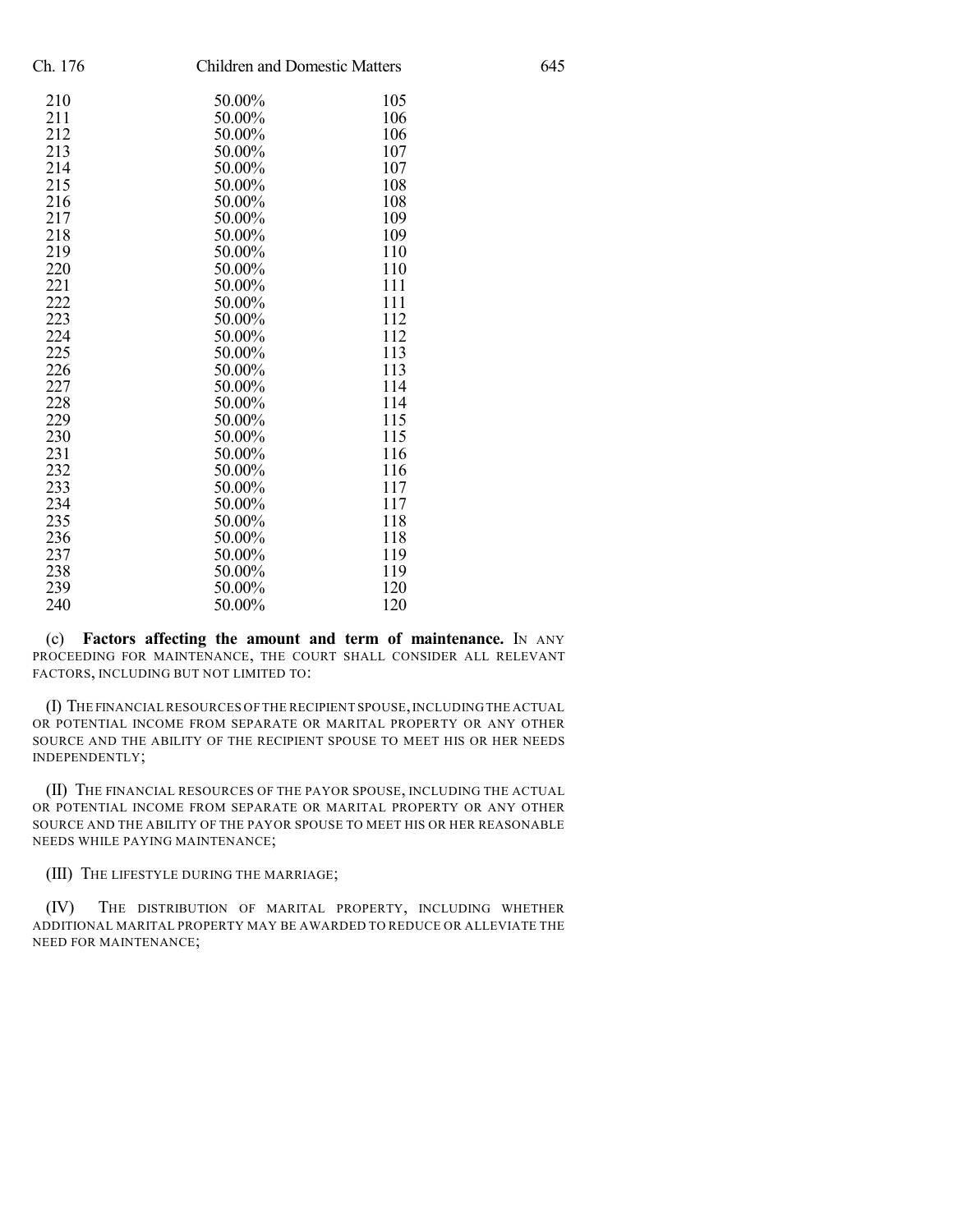(V) BOTH PARTIES' INCOME, EMPLOYMENT, AND EMPLOYABILITY, OBTAINABLE THROUGH REASONABLE DILIGENCE AND ADDITIONAL TRAINING OR EDUCATION, IF NECESSARY, AND ANY NECESSARY REDUCTION IN EMPLOYMENT DUE TO THE NEEDS OF AN UNEMANCIPATED CHILD OF THE MARRIAGE OR THE CIRCUMSTANCES OF THE PARTIES;

(VI) WHETHER ONE PARTY HAS HISTORICALLY EARNED HIGHER OR LOWER INCOME THAN THE INCOME REFLECTED AT THE TIME OF PERMANENT ORDERS AND THE DURATION AND CONSISTENCY OF INCOME FROM OVERTIME OR SECONDARY EMPLOYMENT;

(VII) THE DURATION OF THE MARRIAGE;

(VIII) THE AMOUNT OF TEMPORARY MAINTENANCE AND THE NUMBER OF MONTHS THAT TEMPORARY MAINTENANCE WAS PAID TO THE RECIPIENT SPOUSE;

(IX) THE AGE AND HEALTH OF THE PARTIES, INCLUDING CONSIDERATION OF SIGNIFICANT HEALTH CARE NEEDS OR UNINSURED OR UNREIMBURSED HEALTH CARE EXPENSES;

(X) SIGNIFICANT ECONOMIC OR NONECONOMIC CONTRIBUTION TO THE MARRIAGE OR TO THE ECONOMIC, EDUCATIONAL, OR OCCUPATIONAL ADVANCEMENT OF A PARTY, INCLUDING BUT NOT LIMITED TO COMPLETING AN EDUCATION OR JOB TRAINING, PAYMENT BY ONE SPOUSE OF THE OTHER SPOUSE'S SEPARATE DEBTS, OR ENHANCEMENT OF THE OTHER SPOUSE'S PERSONAL OR REAL PROPERTY;

(XI) WHETHER THE CIRCUMSTANCES OF THE PARTIES AT THE TIME OF PERMANENT ORDERS WARRANT THE AWARD OF A NOMINAL AMOUNT OF MAINTENANCE IN ORDER TO PRESERVE A CLAIM OF MAINTENANCE IN THE FUTURE; AND

(XII) ANY OTHER FACTOR THAT THE COURT DEEMS RELEVANT.

(d) AFTER CONSIDERING THE PROVISIONS OF THIS SECTION AND MAKING THE REQUIRED FINDINGS OF FACT, THE COURT SHALL AWARD MAINTENANCE ONLY IF IT FINDS THAT THE SPOUSE SEEKING MAINTENANCE LACKS SUFFICIENT PROPERTY, INCLUDING MARITAL PROPERTY APPORTIONED TO HIM OR HER, TO PROVIDE FOR HIS OR HER REASONABLE NEEDS AND IS UNABLE TO SUPPORT HIMSELF OR HERSELF THROUGH APPROPRIATE EMPLOYMENT OR IS THE CUSTODIAN OF A CHILD WHOSE CONDITION OR CIRCUMSTANCES MAKE IT INAPPROPRIATE FOR THE SPOUSE TO BE REQUIRED TO SEEK EMPLOYMENT OUTSIDE THE HOME.

(e) THE MAINTENANCE GUIDELINES SET FORTH IN PARAGRAPH (b) OF THIS SUBSECTION (3) DO NOT CREATE A PRESUMPTIVE AMOUNT OR TERM OF MAINTENANCE. THE COURT HAS DISCRETION TO DETERMINE THE AWARD OF MAINTENANCE THAT IS FAIR AND EQUITABLE TO BOTH PARTIES BASED UPON THE TOTALITY OF THE CIRCUMSTANCES. THE COURT SHALL MAKE SPECIFIC WRITTEN OR ORAL FINDINGS IN SUPPORT OF THE AMOUNT AND TERM OF MAINTENANCE AWARDED PURSUANT TO THIS SECTION OR AN ORDER DENYING MAINTENANCE.

(f) THE COURT MAY AWARD ADDITIONAL MARITAL PROPERTY TO THE RECIPIENT SPOUSE OR OTHERWISE ADJUST THE DISTRIBUTION OF MARITAL PROPERTY OR DEBT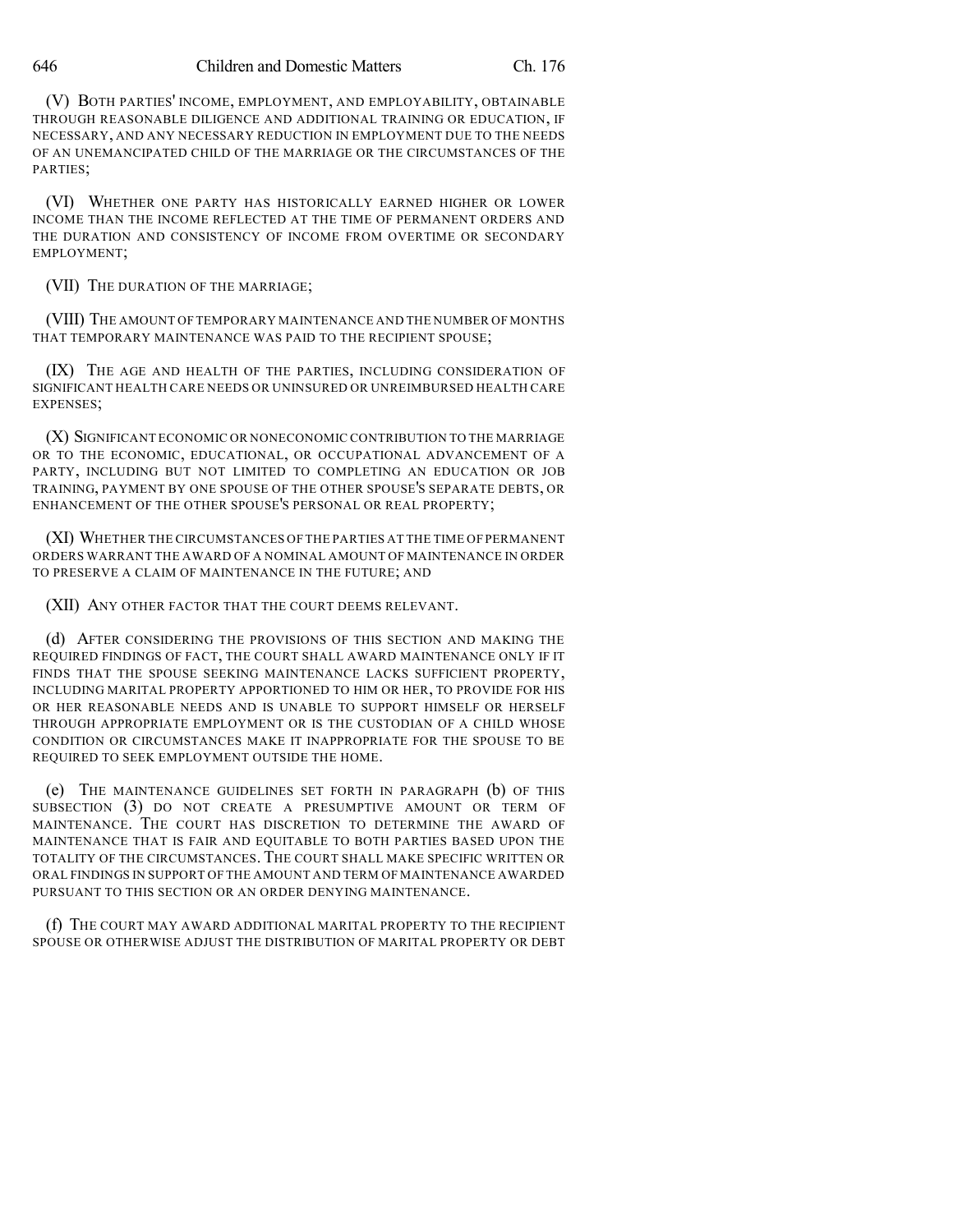TO ALLEVIATE THE NEED FOR MAINTENANCE OR TO REDUCE THE AMOUNT OR TERM OF MAINTENANCE AWARDED.

(g) THE COURT MAY RESERVE JURISDICTION TO ESTABLISH, REVIEW, OR MODIFY AN AWARD OF MAINTENANCE AT A LATER DATE PURSUANT TO THE PROVISIONS OF THIS SECTION BY SETTING FORTH:

(I) THE REASONS FOR RESERVING JURISDICTION;

(II) THE ASCERTAINABLE FUTURE EVENT THAT FORMS THE BASIS FOR RESERVING JURISDICTION; AND

(III) A REASONABLY SPECIFIC TIME WITHIN WHICH MAINTENANCE MAY BE CONSIDERED PURSUANT TO THIS SECTION.

(h) THE COURT MAY AWARD MAINTENANCE IN SHORT-TERM MARRIAGES, INCLUDING MARRIAGES OF LESS THAN THREE YEARS IN DURATION,WHEN,GIVEN THE CIRCUMSTANCES OF THE PARTIES, THE DISTRIBUTION OF MARITAL PROPERTY IS INSUFFICIENT TO ACHIEVE AN EQUITABLE RESULT. IN DETERMINING THE AWARD OF MAINTENANCE,THE COURT MAY CONSIDER THE MAINTENANCE GUIDELINES AND THE RELEVANT FACTORS AFFECTING THE AMOUNT AND TERM OF MAINTENANCE SET FORTH IN THIS SUBSECTION (3). THE COURT SHALL MAKE WRITTEN OR ORAL FINDINGS PURSUANT TO PARAGRAPH (e) OF THIS SUBSECTION (3).

(i) NOTHING IN THIS SECTION PROHIBITS AN AWARD OF MAINTENANCE IN GROSS.

(4) **Temporary maintenance.** (a) (I) IN EVERY PROCEEDING FOR DISSOLUTION OF MARRIAGE, LEGAL SEPARATION, OR DECLARATION OF INVALIDITY WHERE TEMPORARY MAINTENANCE IS REQUESTED BY A PARTY, THE COURT MAY AWARD A MONTHLY AMOUNT OF TEMPORARY MAINTENANCE PURSUANT TO THE PROVISIONS OF SUBSECTION (3) OF THIS SECTION THAT ARE RELEVANT TO A DETERMINATION OF TEMPORARY MAINTENANCE.

(II) THE GUIDELINE TERM OF MAINTENANCE SET FORTH IN SUBPARAGRAPH (II) OF PARAGRAPH (b) OF SUBSECTION (3) OF THIS SECTION DOES NOT APPLY TO TEMPORARY MAINTENANCE ORDERS.THE COURT SHALL DETERMINE THE TERM FOR PAYMENT OF TEMPORARY MAINTENANCE.

(III) IN ADDITION TO THE RELEVANT FACTORS SET FORTH IN PARAGRAPH (c) OF SUBSECTION (3) OF THIS SECTION, THE COURT SHALL CONSIDER ANY ADDITIONAL FACTORS SPECIFIC TO THE DETERMINATION OF TEMPORARY MAINTENANCE, INCLUDING THE PAYMENT OF FAMILY EXPENSES AND DEBTS.

(b) AFTER DETERMINING THE AMOUNT OF TEMPORARY MAINTENANCE PURSUANT TO THIS SUBSECTION (4) AND THE AMOUNT OF TEMPORARY CHILD SUPPORT PURSUANT TO SECTION 14-10-115, THE COURT SHALL CONSIDER THE RESPECTIVE FINANCIAL RESOURCES OF EACH PARTY AND DETERMINE THE TEMPORARY PAYMENT OF MARITAL DEBT AND THE TEMPORARY ALLOCATION OF MARITAL PROPERTY.

(c) A DETERMINATION OF TEMPORARY MAINTENANCE DOES NOT PREJUDICE THE RIGHTS OF EITHER PARTY AT PERMANENT ORDERS.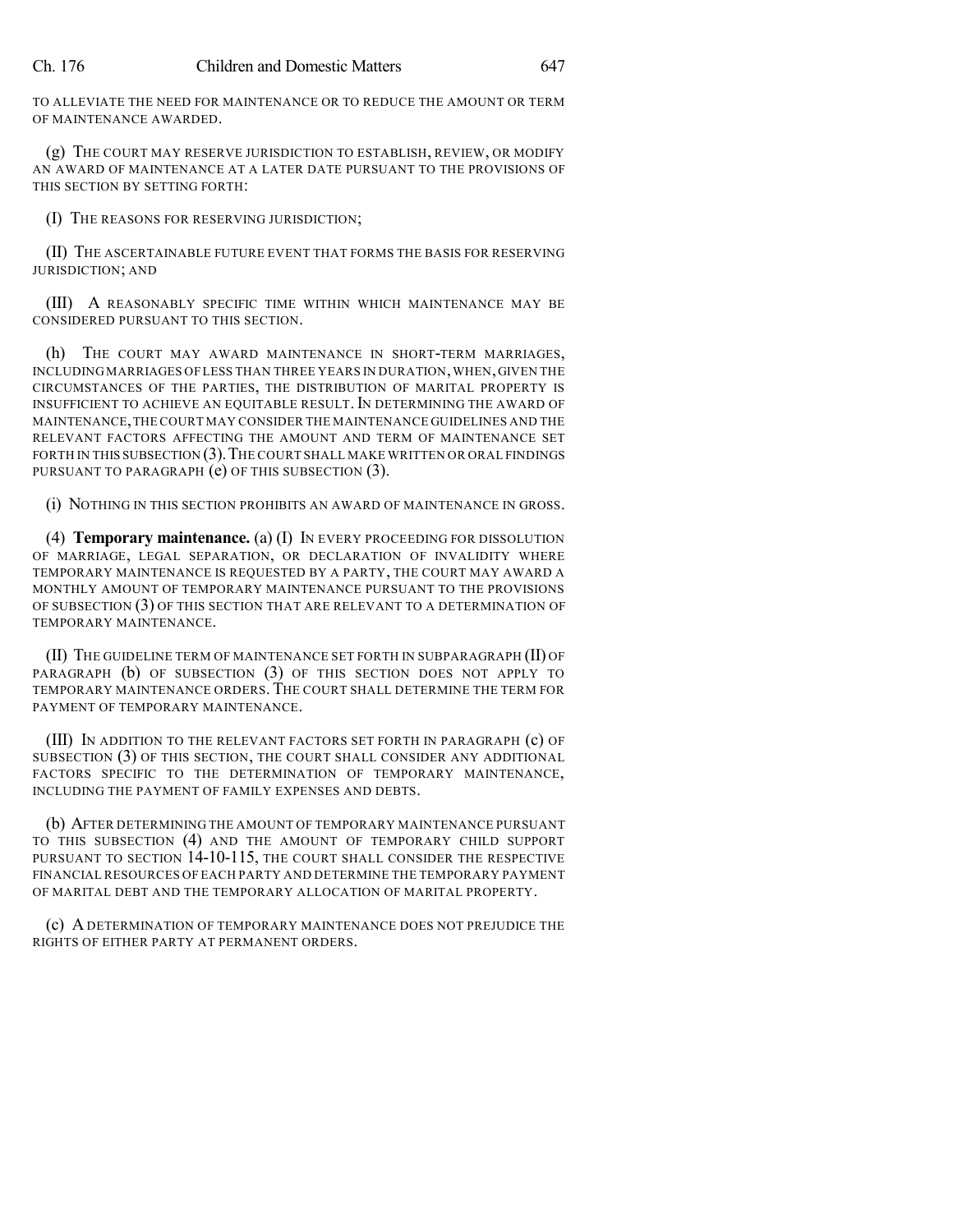(5) **Modification or termination of maintenance.** (a) EXCEPT UPON WRITTEN AGREEMENT OF THE PARTIES, AN AWARD OF MAINTENANCE ENTERED PURSUANT TO THIS SECTION MAY BE MODIFIED OR TERMINATED PURSUANT TO THE PROVISIONS OF SECTION 14-10-122.THE COURT MAY CONSIDER THE GUIDELINE AMOUNT AND TERM OF MAINTENANCE AND THE STATUTORY FACTORS SET FORTH IN SUBSECTION (3) OF THIS SECTION ONLY IN A MODIFICATION OR TERMINATION PROCEEDING CONCERNING A MAINTENANCE AWARD ENTERED ON OR AFTER JANUARY 1, 2014.

(b) THE ENACTMENT OF THIS SECTION DOES NOT CONSTITUTE A SUBSTANTIAL AND CONTINUING CHANGE OF CIRCUMSTANCE FOR PURPOSES OF MODIFYING MAINTENANCE ORDERS ENTERED BEFORE JANUARY 1, 2014.

(6) **Security for the payment of maintenance.** (a) THE COURT MAY REQUIRE THE PAYOR SPOUSE TO PROVIDE REASONABLE SECURITY FOR THE PAYMENT OF MAINTENANCE IN THE EVENT OF THE PAYOR SPOUSE'S DEATH PRIOR TO THE END OF THE MAINTENANCE TERM.

(b) REASONABLE SECURITY MAY INCLUDE, BUT NEED NOT BE LIMITED TO, MAINTENANCE OF LIFE INSURANCE FOR THE BENEFIT OF THE RECIPIENT SPOUSE. IN ENTERING AN ORDER TO MAINTAIN LIFE INSURANCE, THE COURT SHALL CONSIDER:

(I) THE AGE AND INSURABILITY OF THE PAYOR SPOUSE;

(II) THE COST OF THE LIFE INSURANCE;

(III) THE AMOUNT AND TERM OF THE MAINTENANCE;

(IV) WHETHER THE PARTIES CARRIED LIFE INSURANCE DURING THE MARRIAGE;

(V) PREVAILING INTEREST RATES AT THE TIME OF THE ORDER; AND

(VI) OTHER OBLIGATIONS OF THE PAYOR SPOUSE.

(c) ORDERS TO MAINTAIN SECURITY MAY BE MODIFIED OR TERMINATED PURSUANT TO SECTION 14-10-122.

(7) **Maintenance agreements- waiver - unrepresented parties.**(a) EITHER OR BOTH OF THE PARTIES MAY AGREE IN WRITING OR ORALLY IN COURT TO WAIVE MAINTENANCE CONSISTENT WITH THE PROVISIONS OF SECTION 14-10-112. THE PARTIES MAY ALSO AGREE TO WAIVE MAINTENANCE IN A MARITAL AGREEMENT CONSISTENT WITH THE PROVISIONS OFTHE "COLORADOMARITAL AGREEMENTACT", CREATED IN PART 3 OF ARTICLE 2 OF THIS TITLE. THE ENFORCEABILTY OF MAINTENANCE PROVISIONS IN A MARITAL AGREEMENT IS DETERMINED PURSUANT TO THE PROVISIONS OF SECTION 14-2-307.

(b) IN ANY PROCEEDING THAT FALLS WITHIN THE MAINTENANCE GUIDELINES SET FORTH IN SUBSECTION (3) OF THIS SECTION, AT THE TIME OF EITHER TEMPORARY ORDERS OR PERMANENT ORDERS, IF EITHER PARTY IS NOT REPRESENTED BY AN ATTORNEY, THE COURT SHALL NOT APPROVE AN AGREEMENT WAIVING MAINTENANCE OR AGREEING TO AN AMOUNT OR TERM OF MAINTENANCE THAT DOES NOT FOLLOW THE MAINTENANCE GUIDELINES UNLESS THE UNREPRESENTED PARTY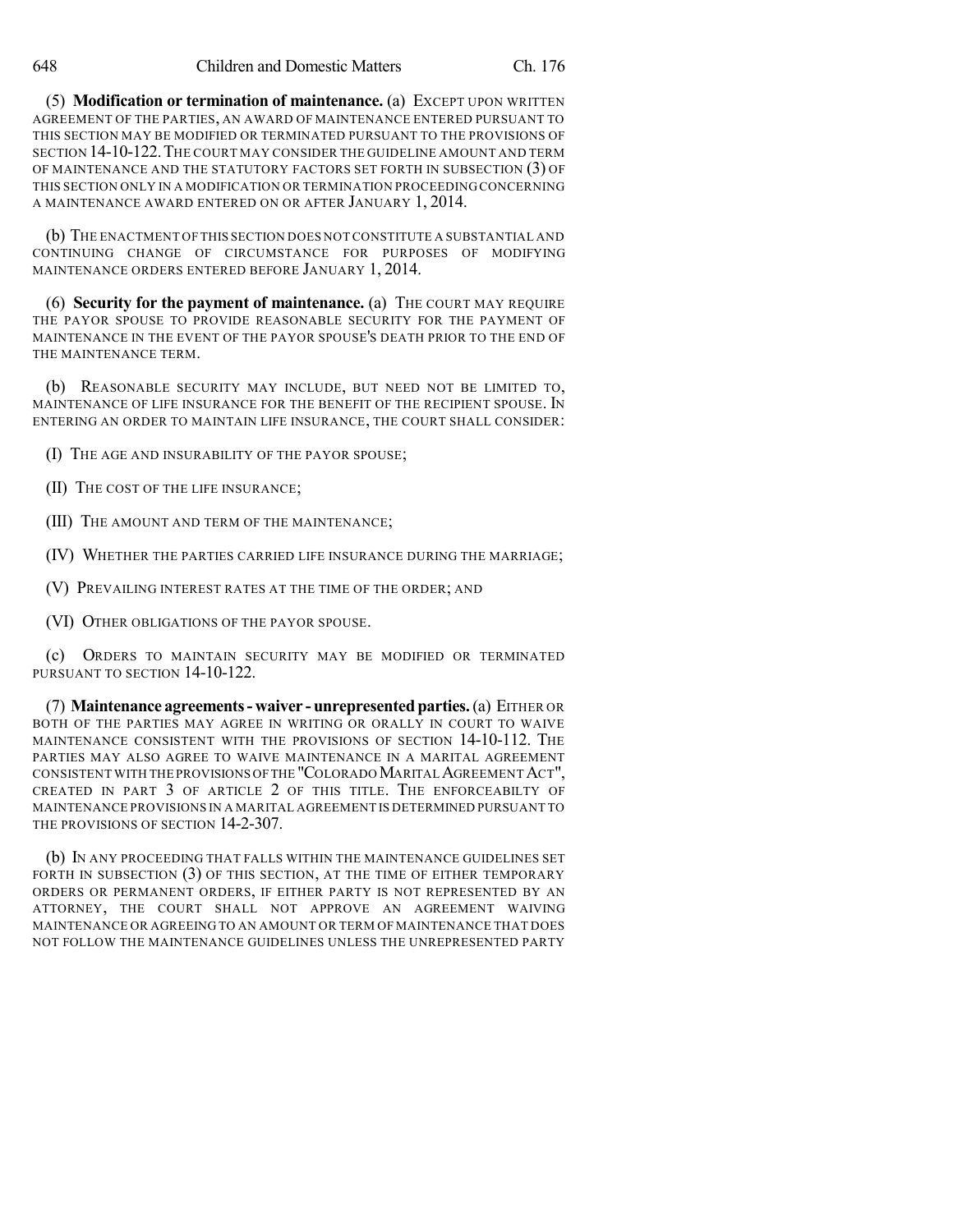HAS INDICATED THAT HE OR SHE IS AWARE OF THE MAINTENANCE GUIDELINES PURSUANT TO THIS SECTION.

(8) **Definitions.** AS USED IN THIS SECTION, UNLESS THE CONTEXT OTHERWISE REQUIRES:

(a) (I) "ADJUSTED GROSS INCOME" MEANS GROSS INCOME AS DEFINED IN PARAGRAPH (c) OF THIS SUBSECTION (8), LESS PREEXISTING COURT-ORDERED CHILD SUPPORT OBLIGATIONS ACTUALLY PAID BY A PARTY, PREEXISTING COURT-ORDERED ALIMONY OR MAINTENANCE OBLIGATIONS ACTUALLY PAID BY A PARTY, AND THE ADJUSTMENT TO A PARTY'S INCOME AS DETERMINED PURSUANT TO SECTION 14-10-115(6)(b)(I),FOR ANY CHILDREN WHO ARE NOT CHILDREN OF THE MARRIAGE FOR WHOM THE PARTY HAS A LEGAL RESPONSIBILITY TO SUPPORT.

(II) FOR PURPOSES OF THIS PARAGRAPH (a), "INCOME"MEANS THE ACTUAL GROSS INCOME OF A PARTY, IF EMPLOYED TO FULL CAPACITY, OR POTENTIAL INCOME, IF UNEMPLOYED OR UNDEREMPLOYED.

(b) "DURATION OF MARRIAGE" MEANS THE NUMBER OF WHOLE MONTHS, BEGINNING FROM THE FIRST DAY OF THE MONTH FOLLOWING THE DATE OF THE PARTIES' MARRIAGE UNTIL THE DATE OF DECREE OR THE DATE OF THE HEARING ON DISPOSITION OF PROPERTY IF SUCH HEARING PRECEDES THE DATE OF THE DECREE.

(c) (I) "GROSS INCOME" MEANS INCOME FROM ANY SOURCE AND INCLUDES, BUT IS NOT LIMITED TO:

(A) INCOME FROM SALARIES;

(B) WAGES, INCLUDING TIPS DECLARED BY THE INDIVIDUAL FOR PURPOSES OF REPORTING TO THE FEDERAL INTERNAL REVENUE SERVICE OR TIPS IMPUTED TO BRING THE EMPLOYEE'S GROSS EARNINGS TO THE MINIMUM WAGE FOR THE NUMBER OF HOURS WORKED, WHICHEVER IS GREATER;

(C) COMMISSIONS;

(D) PAYMENTS RECEIVED AS AN INDEPENDENT CONTRACTOR FOR LABOR OR SERVICES, WHICH PAYMENTS MUST BE CONSIDERED INCOME FROM SELF-EMPLOYMENT;

- (E) BONUSES;
- (F) DIVIDENDS;
- (G) SEVERANCE PAY;

(H) PENSION PAYMENTS AND RETIREMENT BENEFITS ACTUALLY RECEIVED THAT HAVE NOT PREVIOUSLY BEEN DIVIDED AS PROPERTY IN THIS ACTION,INCLUDING BUT NOT LIMITED TO THOSE PAID PURSUANT TO ARTICLES 51, 54, 54.5, AND 54.6 OF TITLE 24, C.R.S., AND ARTICLE 30 OF TITLE 31, C.R.S.;

(I) ROYALTIES;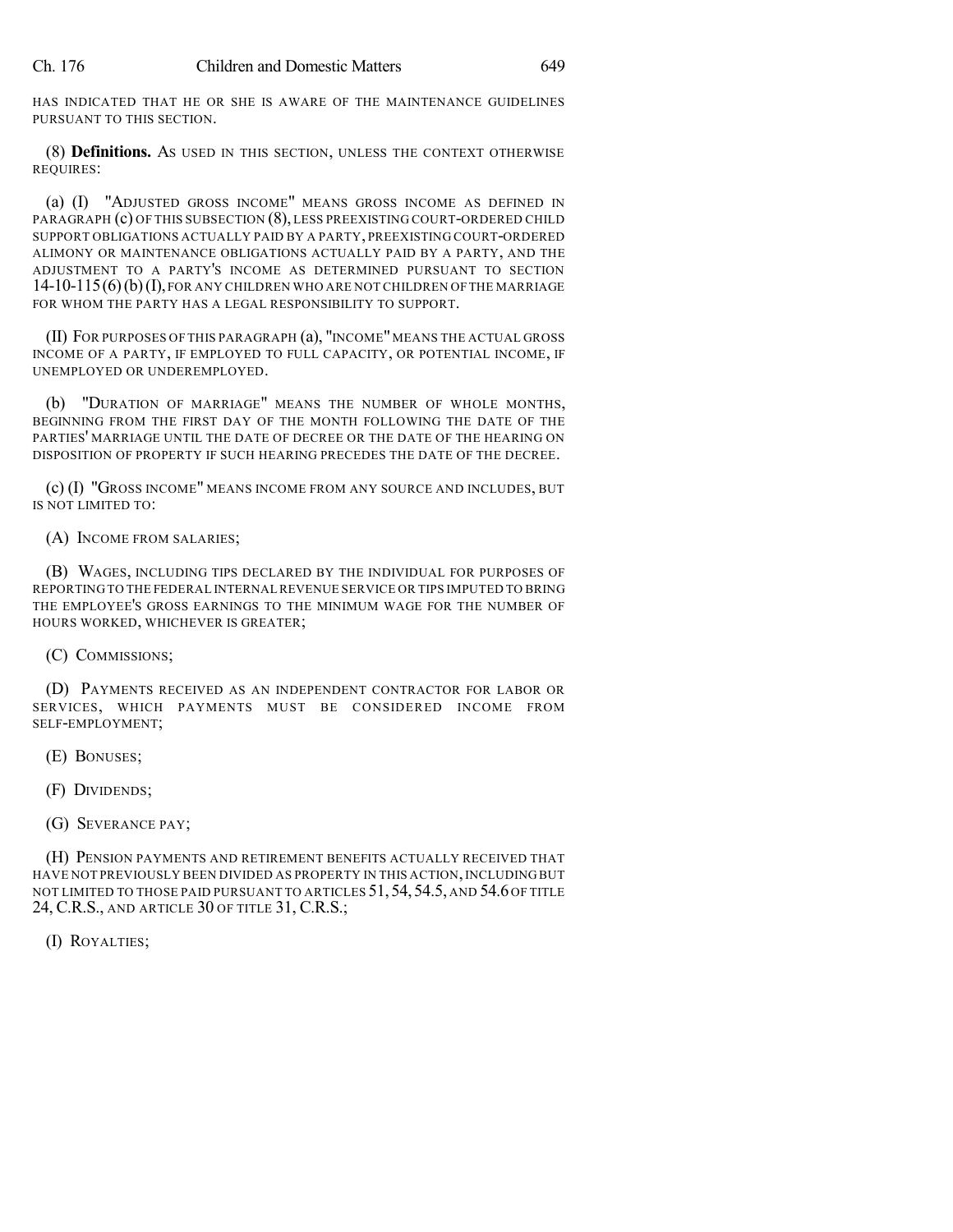(J) RENTS;

(K) INTEREST;

(L) TRUST INCOME AND DISTRIBUTIONS;

(M) ANNUITY PAYMENTS;

(N) CAPITAL GAINS;

(O) ANY MONEYS DRAWN BY A SELF-EMPLOYED INDIVIDUAL FOR PERSONAL USE THAT ARE DEDUCTED AS A BUSINESS EXPENSE,WHICH MONEYS MUST BE CONSIDERED INCOME FROM SELF-EMPLOYMENT;

(P) SOCIAL SECURITY BENEFITS, INCLUDING SOCIAL SECURITY BENEFITS ACTUALLY RECEIVED BY A PARTY AS A RESULT OF THE DISABILITY OF THAT PARTY;

(Q) WORKERS' COMPENSATION BENEFITS;

(R) UNEMPLOYMENT INSURANCE BENEFITS;

(S) DISABILITY INSURANCE BENEFITS;

(T) FUNDS HELD IN OR PAYABLE FROM ANY HEALTH, ACCIDENT, DISABILITY, OR CASUALTY INSURANCE TO THE EXTENT THAT SUCH INSURANCE REPLACES WAGES OR PROVIDES INCOME IN LIEU OF WAGES;

(U) MONETARY GIFTS;

(V) MONETARY PRIZES, EXCLUDING LOTTERY WINNINGS NOT REQUIRED BY THE RULES OF THE COLORADO LOTTERY COMMISSION TO BE PAID ONLY AT THE LOTTERY OFFICE;

(W) INCOME FROM GENERAL PARTNERSHIPS, LIMITED PARTNERSHIPS, CLOSELY HELD CORPORATIONS, OR LIMITED LIABILITY COMPANIES; EXCEPT THAT, IF A PARTY IS A PASSIVE INVESTOR, HAS A MINORITY INTEREST IN THE COMPANY, AND DOES NOT HAVE ANY MANAGERIAL DUTIES OR INPUT, THEN THE INCOME TO BE RECOGNIZED MAY BE LIMITED TO ACTUAL CASH DISTRIBUTIONS RECEIVED;

(X) EXPENSE REIMBURSEMENTS OR IN-KIND PAYMENTS RECEIVED BY A PARTY IN THE COURSE OF EMPLOYMENT, SELF-EMPLOYMENT, OR OPERATION OF A BUSINESS IF THEY ARE SIGNIFICANT AND REDUCE PERSONAL LIVING EXPENSES;

(Y) ALIMONY OR MAINTENANCE RECEIVED; AND

(Z) OVERTIME PAY, ONLY IF THE OVERTIME IS REQUIRED BY THE EMPLOYER AS A CONDITION OF EMPLOYMENT.

(II) "GROSS INCOME" DOES NOT INCLUDE:

(A) CHILD SUPPORT PAYMENTS RECEIVED;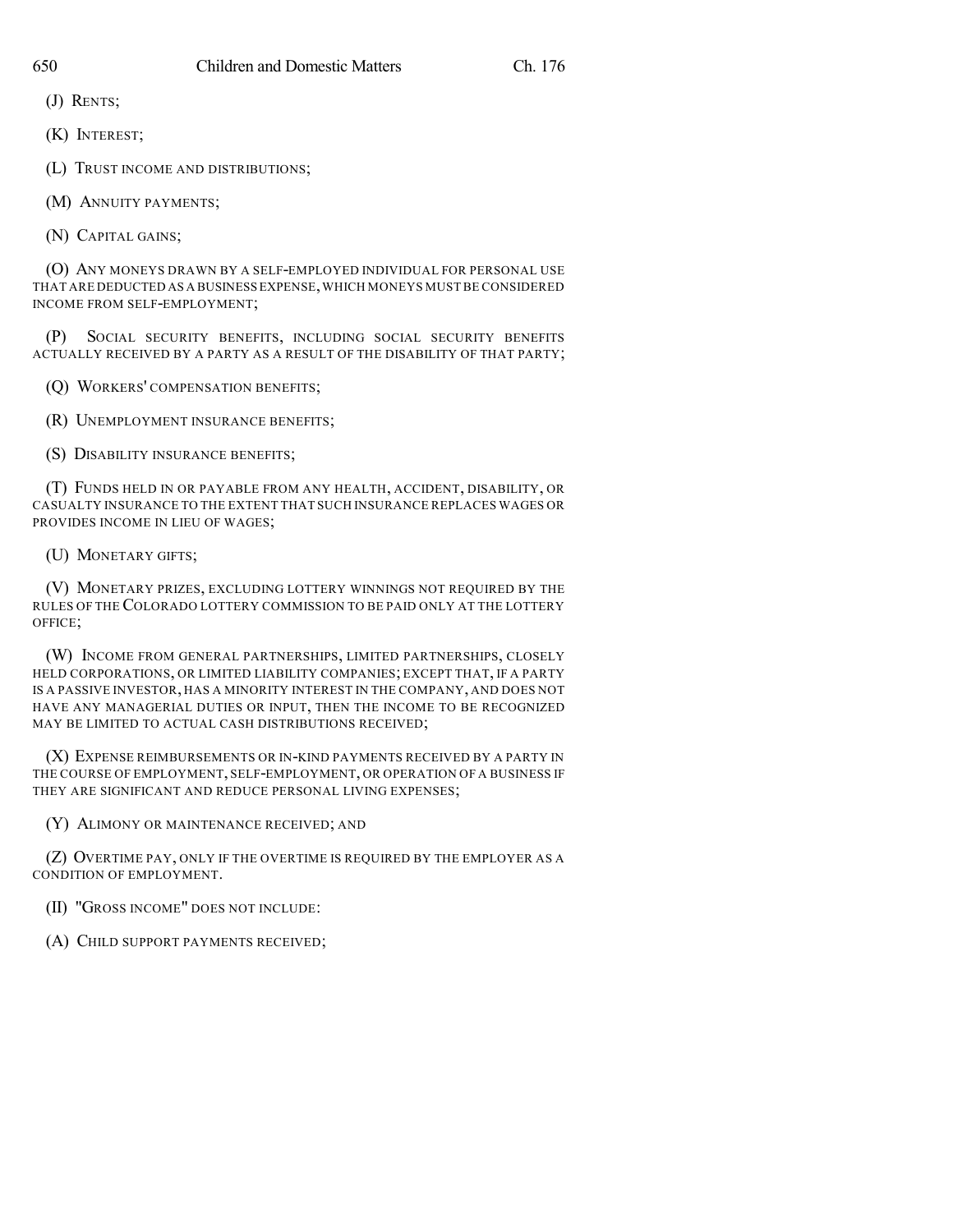(B) BENEFITS RECEIVED FROM MEANS-TESTED PUBLIC ASSISTANCE PROGRAMS, INCLUDING BUT NOT LIMITED TO ASSISTANCE PROVIDED UNDER THE COLORADO WORKS PROGRAM, AS DESCRIBED IN PART 7 OF ARTICLE 2 OF TITLE 26, C.R.S., SUPPLEMENTAL SECURITY INCOME, FOOD STAMPS, AND GENERAL ASSISTANCE;

(C) INCOME FROM ADDITIONAL JOBS THAT RESULT IN THE EMPLOYMENT OF THE OBLIGOR MORE THAN FORTY HOURS PER WEEK OR MORE THAN WHAT WOULD OTHERWISE BE CONSIDERED TO BE FULL-TIME EMPLOYMENT; AND

(D) SOCIAL SECURITY BENEFITS RECEIVED BY A PARENT ON BEHALF OF A MINOR CHILD AS A RESULT OF THE DEATH OR DISABILITY OF A PARENT OR STEPPARENT.

(E) EARNINGS OR GAINS ON RETIREMENT ACCOUNTS, INCLUDING INDIVIDUAL RETIREMENT ACCOUNTS; EXCEPT THAT SUCH EARNINGS OR GAINS SHALL NOT BE INCLUDED AS INCOME UNLESS A PARTY TAKES A DISTRIBUTION FROM THE ACCOUNT. IF A PARTY MAY TAKE A DISTRIBUTION FROM THE ACCOUNT WITHOUT BEING SUBJECT TO A FEDERAL TAX PENALTY FOR EARLY DISTRIBUTION AND THE PARTY CHOOSES NOT TO TAKE A DISTRIBUTION, THE COURT MAY CONSIDER THE DISTRIBUTION THAT COULD HAVE BEEN TAKEN IN DETERMINING THE PARTY'S GROSS INCOME.

(III) (A) FOR INCOME FROM SELF-EMPLOYMENT, RENT, ROYALTIES, PROPRIETORSHIP OF A BUSINESS, OR JOINT OWNERSHIP OF A PARTNERSHIP OR CLOSELY HELD CORPORATION, "GROSS INCOME" EQUALS GROSS RECEIPTS MINUS ORDINARY AND NECESSARY EXPENSES, AS DEFINED IN SUB-SUBPARAGRAPH (B) OF THIS SUBPARAGRAPH (III), REQUIRED TO PRODUCE SUCH INCOME.

(B) "ORDINARY AND NECESSARY EXPENSES",AS USED IN SUB-SUBPARAGRAPH (A) OF THIS SUBPARAGRAPH (III), DOES NOT INCLUDE AMOUNTS ALLOWABLE BY THE INTERNAL REVENUE SERVICE FOR THE ACCELERATED COMPONENT OF DEPRECIATION EXPENSES OR INVESTMENT TAX CREDITS OR ANY OTHER BUSINESS EXPENSES DETERMINED BY THE COURT TO BE INAPPROPRIATE FOR DETERMINING GROSS INCOME FOR PURPOSES OF CALCULATING MAINTENANCE.

(IV) IF A PARTY IS VOLUNTARILY UNEMPLOYED OR UNDEREMPLOYED, MAINTENANCE SHALL BE CALCULATED BASED ON A DETERMINATION OF POTENTIAL INCOME; EXCEPT THAT A DETERMINATION OF POTENTIAL INCOME SHALL NOT BE MADE FOR A PARTY WHO IS PHYSICALLY OR MENTALLY INCAPACITATED OR IS CARING FOR A CHILD UNDER THE AGE OF THIRTY MONTHS FOR WHOM THE PARTIES OWE A JOINT LEGAL RESPONSIBILITY OR FOR AN INCARCERATED PARENT SENTENCED TO ONE YEAR OR MORE.

(V) FOR THE PURPOSES OF THIS SECTION, A PARTY SHALL NOT BE DEEMED "UNDEREMPLOYED" IF:

(A) THE EMPLOYMENT IS TEMPORARY AND IS REASONABLY INTENDED TO RESULT IN HIGHER INCOME WITHIN THE FORESEEABLE FUTURE; OR

(B) THE EMPLOYMENT IS A GOOD FAITH CAREER CHOICE; OR

(C) THE PARTY IS ENROLLED IN AN EDUCATIONAL PROGRAM THAT IS REASONABLY INTENDED TO RESULT IN A DEGREE OR CERTIFICATION WITHIN A REASONABLE PERIOD